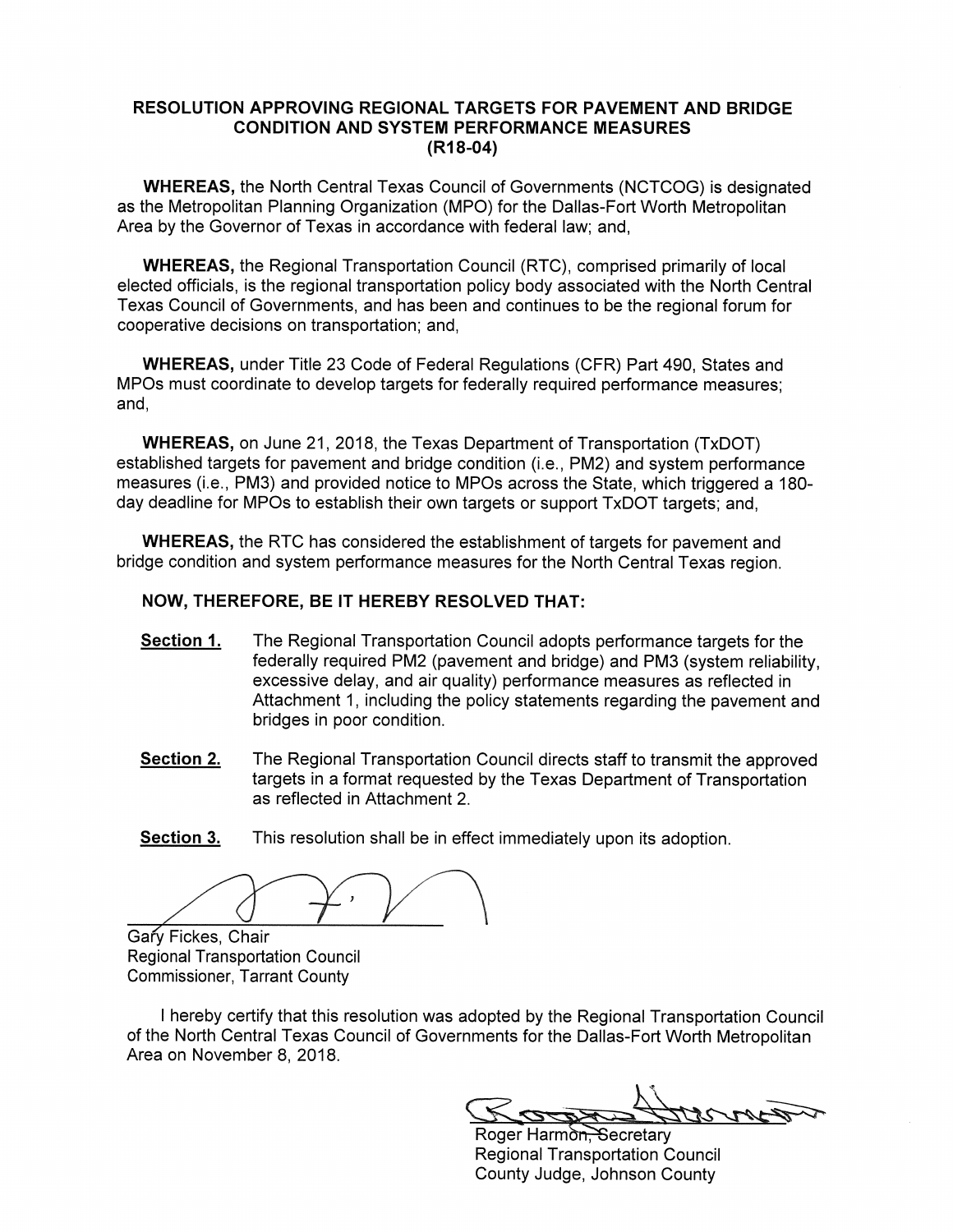### **RTC Position onPavement Condition Targets**

**1**

NCTCOG Supports TxDOT Statewide 2022 "Good Pavement Condition" Targets for National Highway System Facilities

NCTCOG Supports TxDOT Statewide 2022 "Poor Pavement Condition" Targets for National Highway System Facilities

Collaboration with TxDOT to Plan and Program Projects Contributing Toward Accomplishment of Pavement Goals will also Include the Following Action: NCTCOG will Work with Local Governments to Focus on Improvement of National Highway System Off-System Arterials in Poor Condition

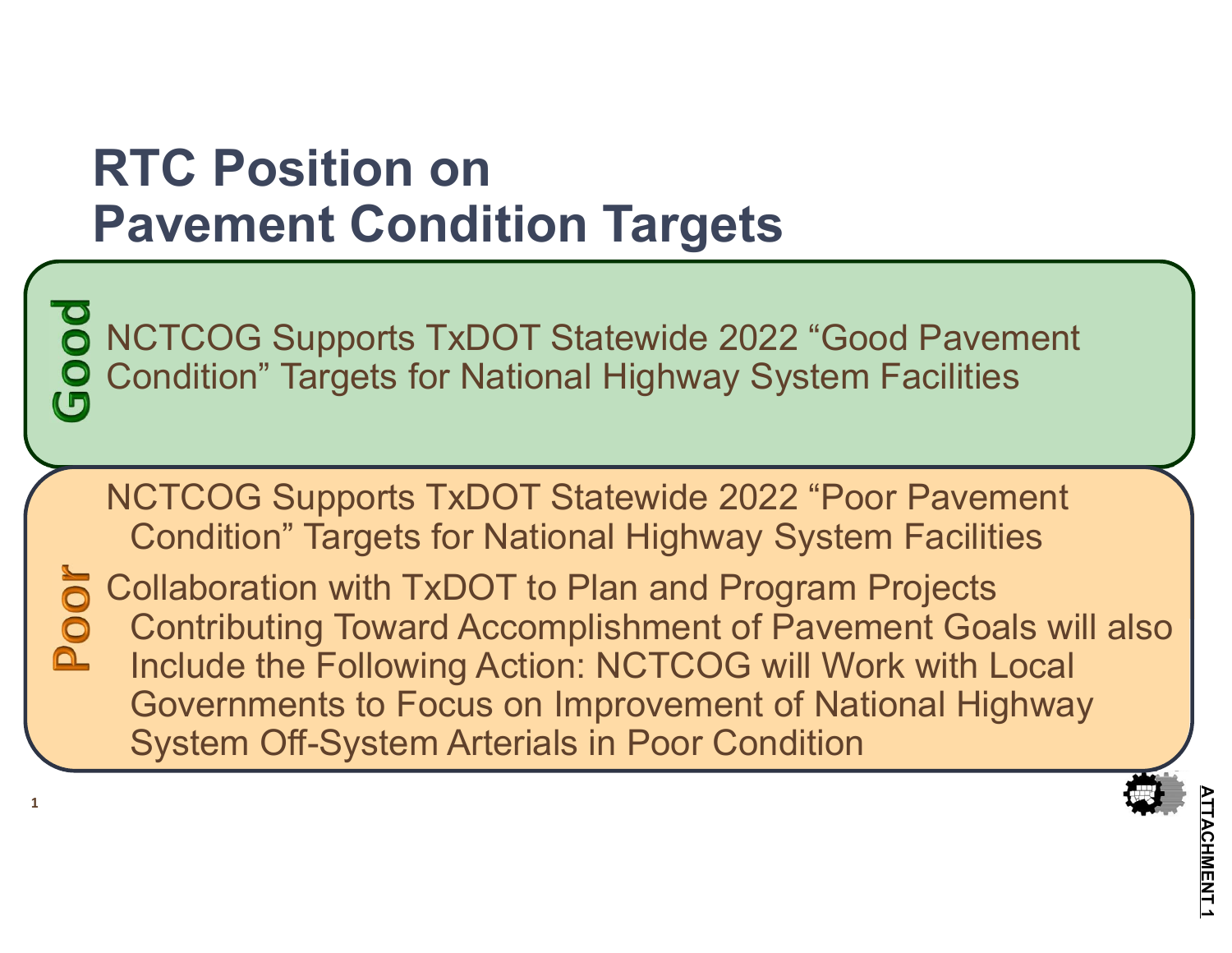## **Roadway Pavement Condition Targets**

| <b>Roadway Categories</b>                           | <b>Total</b><br><b>Network</b> | 2018<br><b>Baseline</b> | 2022 Target           |  |  |  |  |  |  |
|-----------------------------------------------------|--------------------------------|-------------------------|-----------------------|--|--|--|--|--|--|
| <b>STATE of TEXAS</b>                               |                                |                         |                       |  |  |  |  |  |  |
| <b>Good Pavement Condition</b>                      |                                |                         |                       |  |  |  |  |  |  |
| <b>Interstate National Highway System (NHS)</b>     | 19.19%                         | 66.80%                  | 66.40%                |  |  |  |  |  |  |
| <b>Non-Interstate National Highway System (NHS)</b> | 80.81%                         | 54.40%                  | 52.30%                |  |  |  |  |  |  |
| <b>Poor Pavement Condition</b>                      |                                |                         |                       |  |  |  |  |  |  |
| <b>Interstate National Highway System (NHS)</b>     | 19.19%                         | 0.30%                   | 0.30%                 |  |  |  |  |  |  |
| <b>Non-Interstate National Highway System (NHS)</b> | 80.81%                         | 13.80%                  | 14.30%                |  |  |  |  |  |  |
| <b>North Central Texas Region</b>                   |                                |                         |                       |  |  |  |  |  |  |
| Interstates (on-system) <sup>1</sup>                | 25.90%                         | $5.81\%$ <sup>3</sup>   | 7.99%3                |  |  |  |  |  |  |
| Non-Interstate Freeway (on-system) <sup>1</sup>     | $13.40\%$ <sup>2</sup>         | $6.76\%$ <sup>3</sup>   | 8.93%                 |  |  |  |  |  |  |
| <b>Toll Roads (off-system)</b>                      | $6.70\%$ <sup>2</sup>          | 8.43%3                  | $9.32\%$ <sup>3</sup> |  |  |  |  |  |  |
| Arterials (on-system) <sup>1</sup>                  | $30.30\%^2$                    | 18.52%                  | 18.39%3               |  |  |  |  |  |  |
| <b>Arterials (off-system)</b>                       | 23.80%                         | 73.66%3                 | 69.82%3               |  |  |  |  |  |  |

1 On-system refers to the TxDOT System

2 Mobility 2045 Plan – 2018 Baseline Network Lane-Miles

 $^3$  Based on 5-year moving average

**2**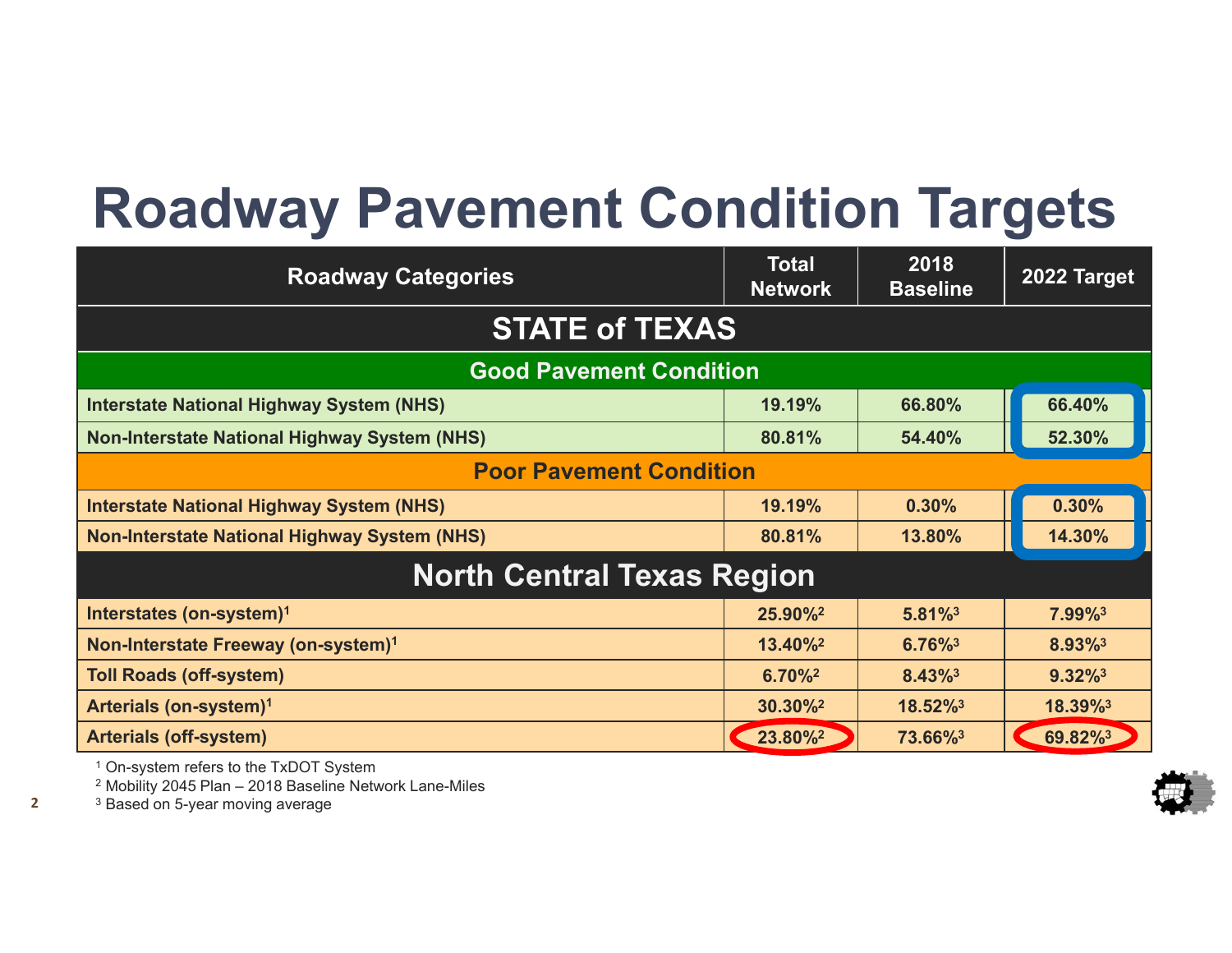# **RTC Bridge Condition Targets**

NCTCOG Supports TxDOT Statewide 2022 "Good/Poor Condition" Targets for National Highway System Bridges

Collaboration with TxDOT to Plan and Program Projects Contributing Toward Accomplishment of Bridge Goals will also Include the Following Action: NCTCOG will Focus on Expedited Programming to Improve National Highway System Bridges in Poor Condition

| <b>State of Texas</b>                         |                         |             |  |  |  |  |  |
|-----------------------------------------------|-------------------------|-------------|--|--|--|--|--|
| Bridges*                                      | 2018<br><b>Baseline</b> | 2022 Target |  |  |  |  |  |
| <b>Good Bridge Condition</b>                  |                         |             |  |  |  |  |  |
| <b>All National Highway System Facilities</b> | 50.63%                  | 50.42%      |  |  |  |  |  |
| <b>Poor Bridge Condition</b>                  |                         |             |  |  |  |  |  |
| <b>All National Highway System Facilities</b> | 0.88%                   | 0.80%       |  |  |  |  |  |



\*Based on total deck area